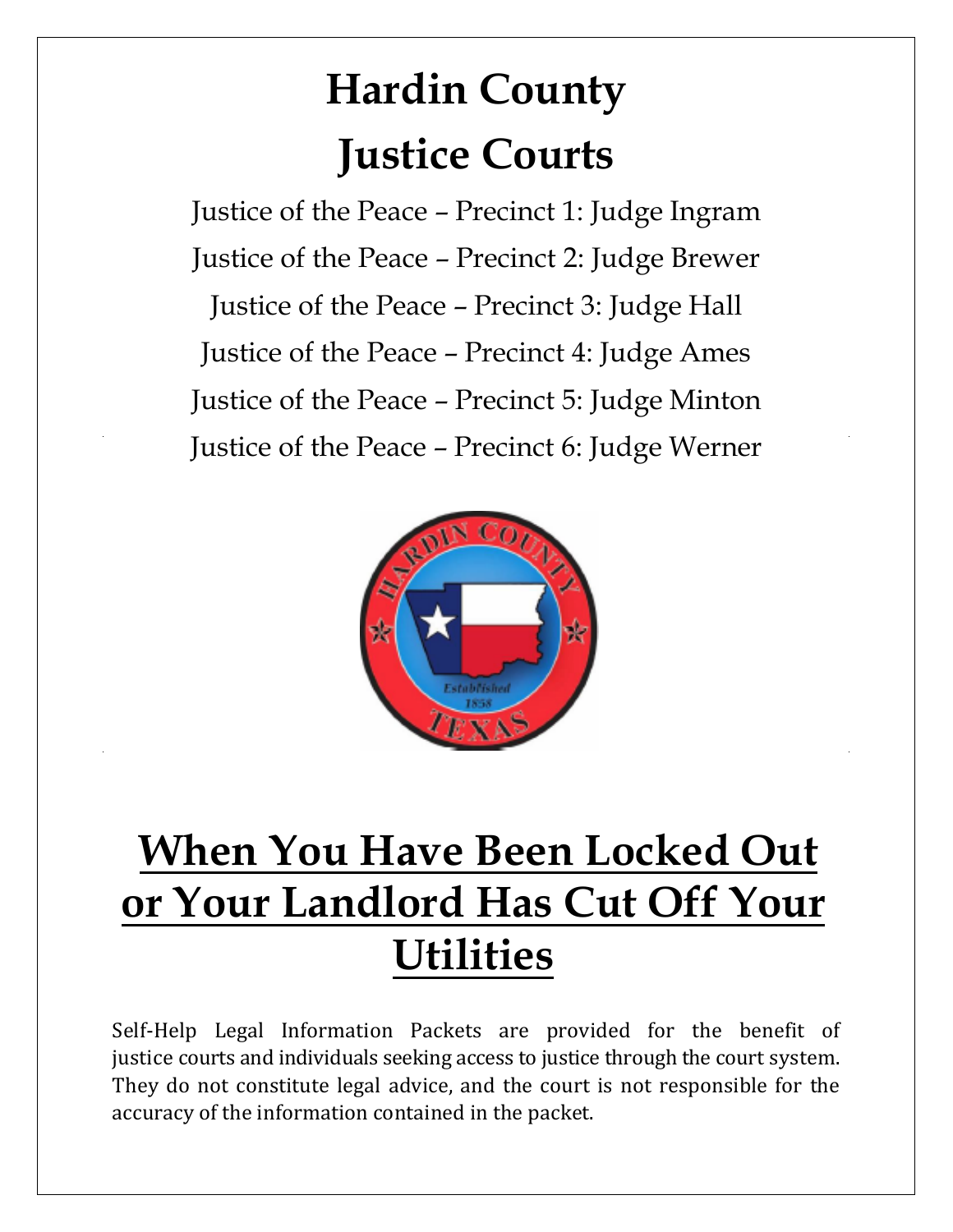### **What Can You Request if You are Locked Out of Your Residence or if Your Landlord Cuts Off Your Utilities?**

**Writ of Retrieval:** If you are locked out of your residence or former residence by another **occupant**, you may be able to ask a judge for a **writ of retrieval** authorizing you to go back in, accompanied by a peace officer, to retrieve certain essential items that belong to you (such as clothes or medicine).

**Writ of Re-entry:** If you are locked out of your residence by your **landlord**, you may be able to ask a judge for a **writ of re-entry**  ordering the landlord to let you back in.

**Writ of Restoration:** If your landlord cuts off your utilities, you may be able to ask a judge for a **writ of restoration** ordering the landlord to turn them back on.

**Small Claims Case:** In some situations you might be able to bring a small claims case to recover money from a landlord who wrongfully locks you out of your residence or wrongfully shuts off your utilities. To file a small claims case please see the "Filing a Small Claims Case" information packet on the Self-Represented Litigants page at tjctc.org.

The clerk or judge **cannot** give you advice on whether or not to ask for a writ of retrieval, a writ of re-entry or a writ of restoration, or file a small claims case. However, the information and forms provided in this packet should assist you.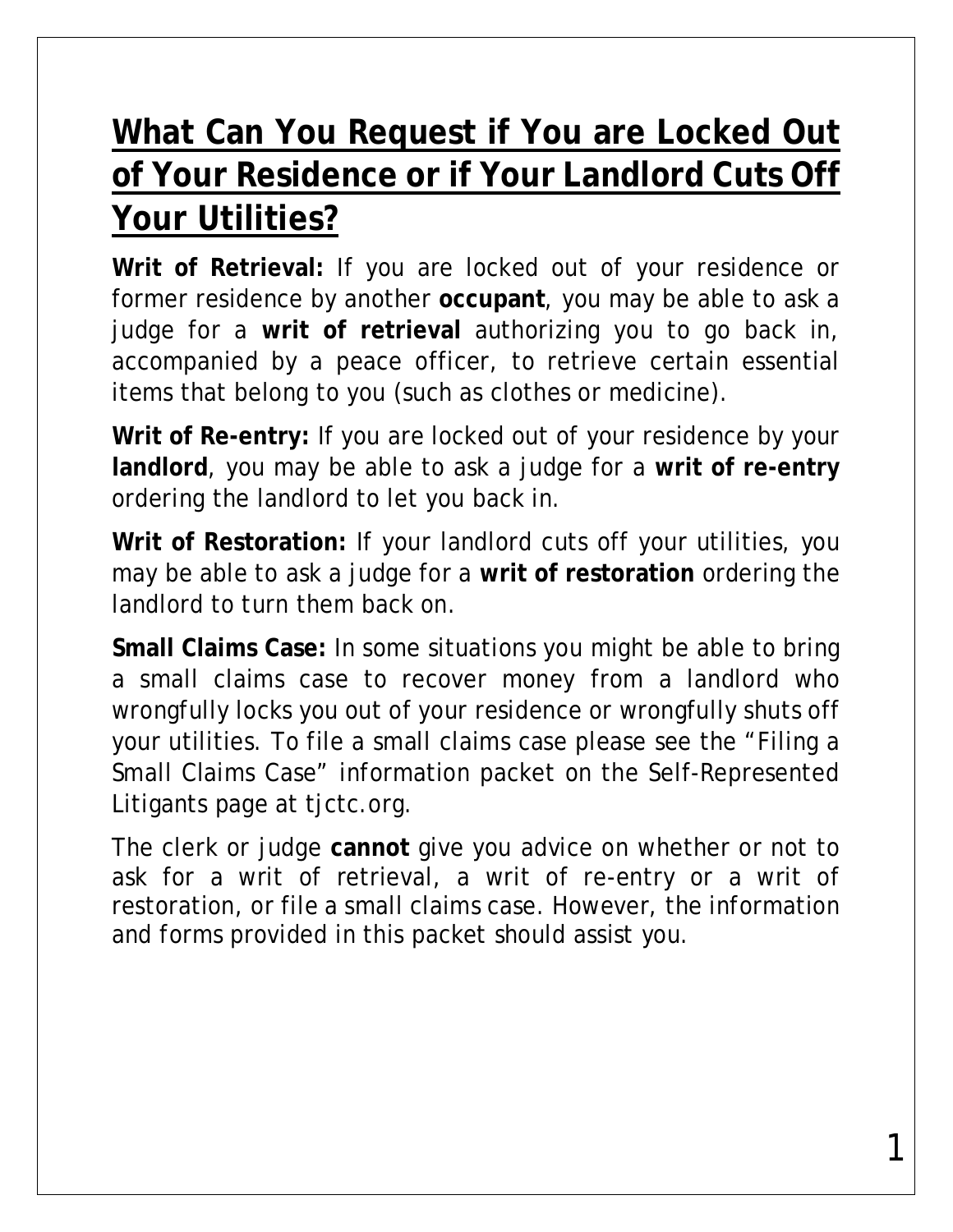## **Writ of Retrieval**

#### **What is a Writ of Retrieval?**

A writ of retrieval is an order from a justice court allowing a person to enter their residence or former residence, accompanied by a peace officer, to get certain things belonging to them when the current occupant won't let them in or they are in danger of family violence.

#### **How Do I Get a Writ of Retrieval?**

To get a writ of retrieval you must o file an application (available at www.tjctc.org/SRL) with a justice of the peace in which you:

- 1. Explain that you are unable to enter your residence or former residence because the current occupant has either denied you access or presents a clear and present danger of family violence to you or your dependent;
- 2. State that you are not subject to a protective order under the Family Code or an Emergency Protective Order and that you are not otherwise prohibited from entering the residence by law or another court order.
- 3. State that you or your dependent require certain personal items located in the residence that fall within the categories listed below (see next section);
- 4. Specifically describe the items you need;
- 5. State that you or your dependent will suffer personal harm if those items are not retrieved promptly; and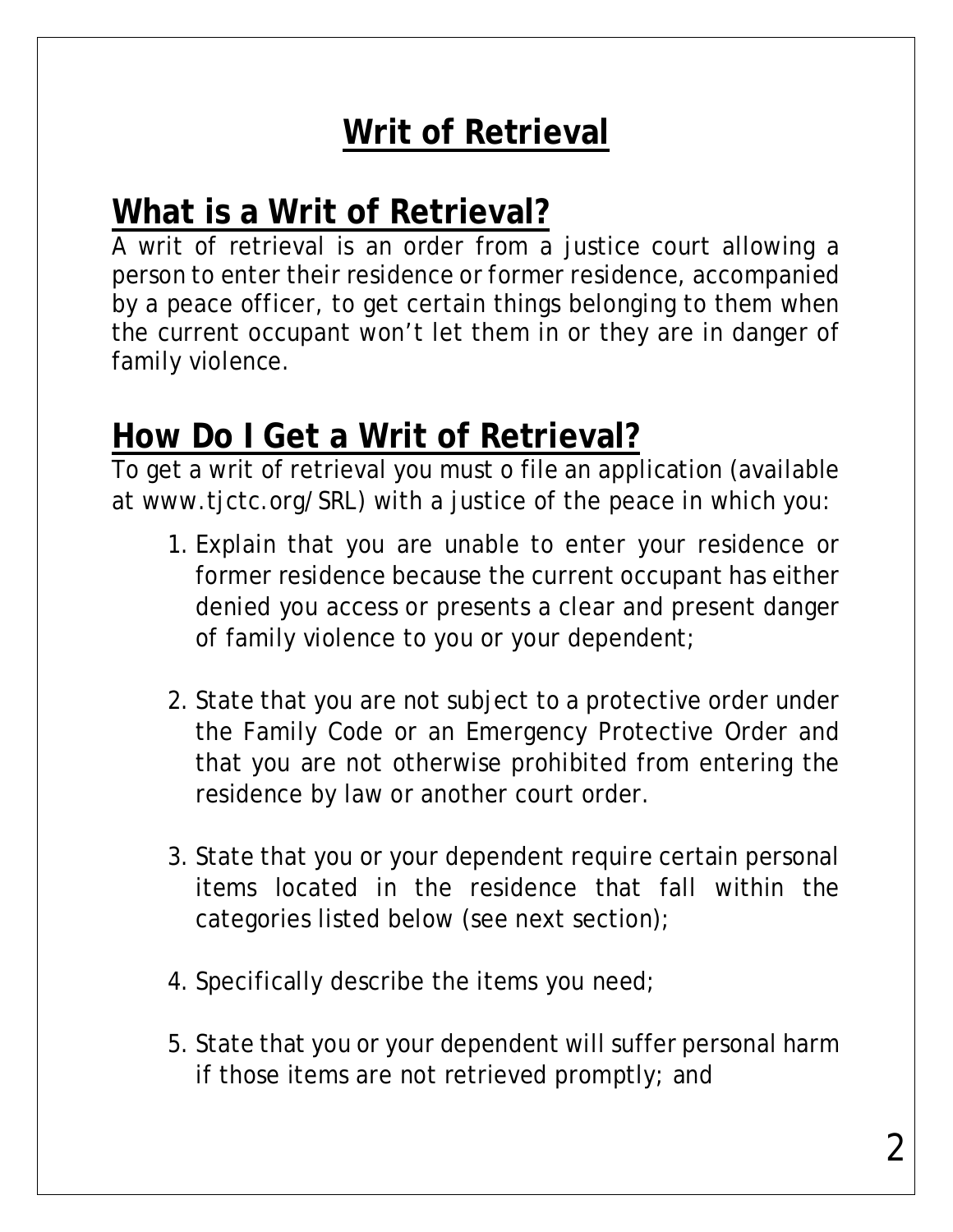6. Include a lease or some other document (like a utility bill or your driver's license) that shows that you are currently or were formerly authorized to occupy the residence.

#### **What Am I Allowed to Get?**

You can only get specific items that fall into one of these categories:

- 1. Medical records.
- 2. Medicine and medical supplies.
- 3. Clothing.
- 4. Child-care items.
- 5. Legal or financial documents.
- 6. Checks or bank or credit cards in your name.
- 7. Employment records.
- 8. Personal identification documents.
- 9. Copies of electronic records containing legal or financial documents.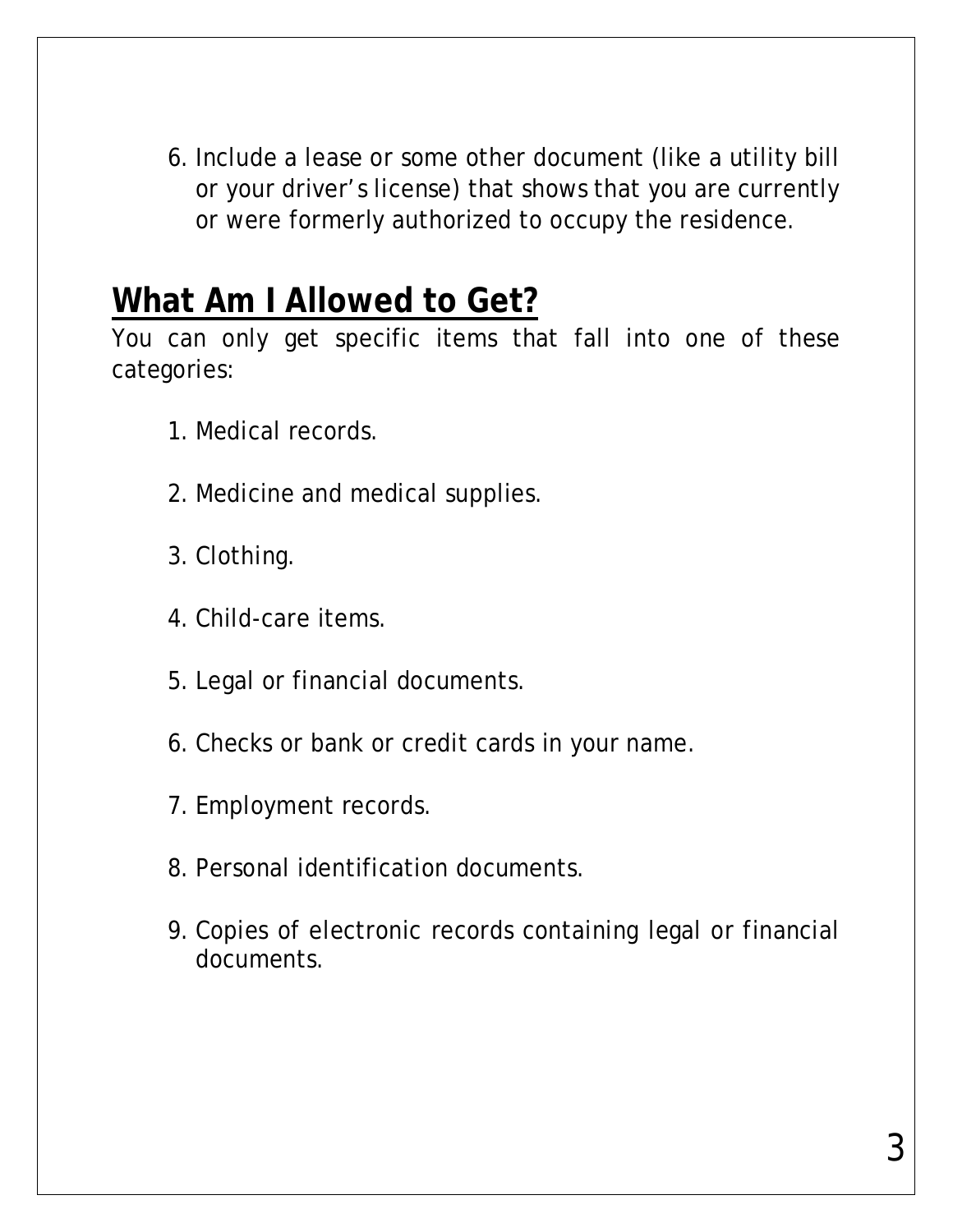## **Is There a Filing Fee?**

Yes. You will have to pay the standard filing fee (\$46 in most counties). If the judge grants the application and signs the writ of retrieval you will also have to pay a fee for having the writ of retrieval served on the occupant (this fee varies from county to county). If you cannot afford these filing and service fees you may file a Statement of Inability to Afford Payment of Court Costs (available at www.tjctc.org/SRL) in which case these fees may be waived.

#### **What Else Will I Have To Do?**

In most cases you will also have to sign a bond (available at www.tjctc.org/SRL) in an amount required by the judge. The purpose of the bond is to protect the occupant in case any property is wrongfully retrieved. You may either put up cash for the bond or the bond will need to be signed by two individuals (they could be friends or acquaintances) who serve as "sureties" or by one corporate surety that issues bonds in Texas. In some cases the judge may waive the requirement for a bond.

#### **What Happens Next?**

The judge will normally have a hearing, which may be conducted by telephone or video conference, and give the occupant of the residence notice of the hearing and an opportunity to participate. But the judge may issue a writ of retrieval without giving the occupant of the residence notice of the hearing and an opportunity to participate if:

• The occupant presents a clear and present danger of family violence to you or your dependent; and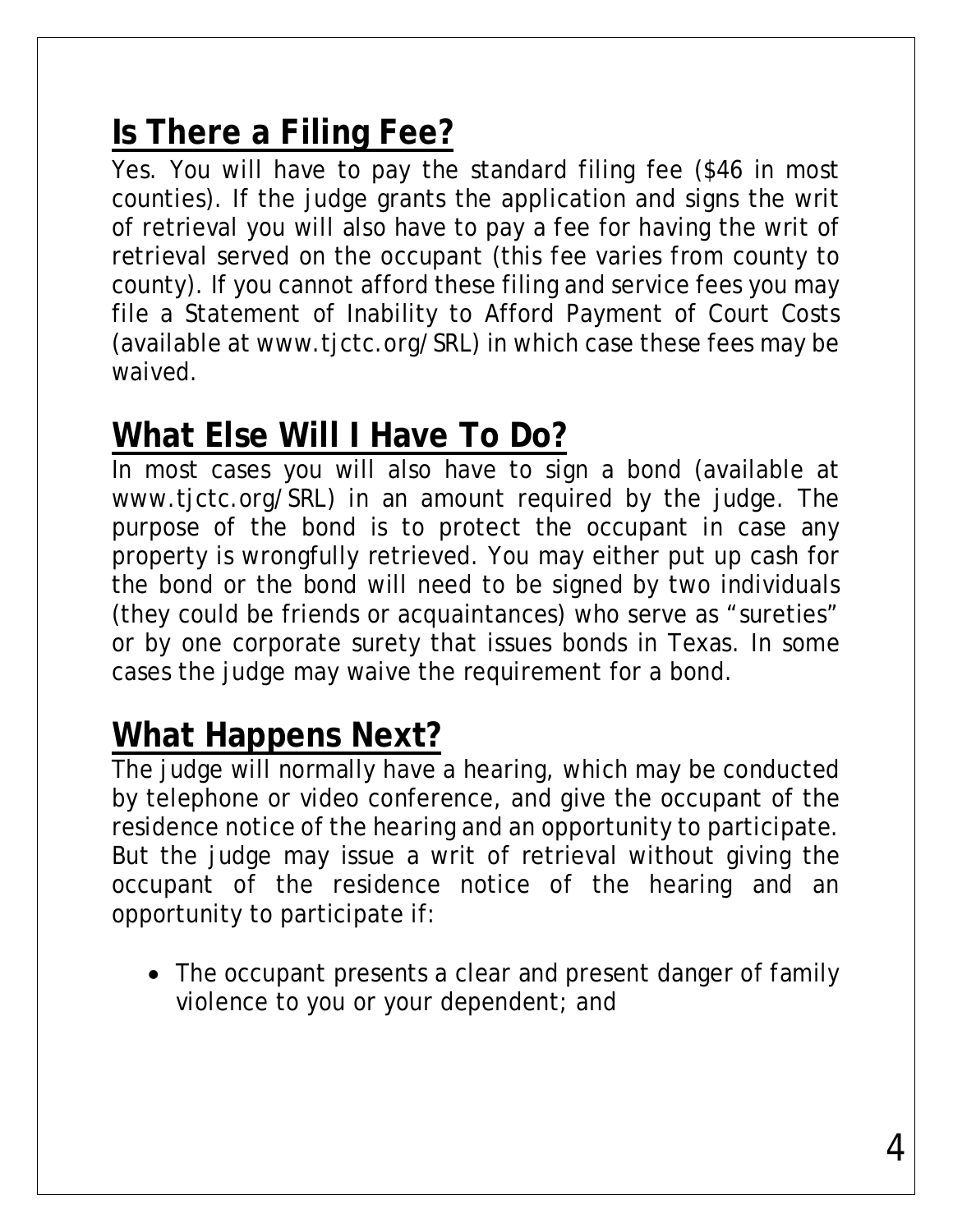You or your dependent will suffer immediate and irreparable personal harm if you are not able to retrieve your belongings.

If those conditions are present, be sure to bring them to the attention of the judge in your application. The judge will decide when to have the hearing and whether or not to give the occupant notice.

#### **How Do I Get My Things Back if the Judge Signs the Writ of Retrieval**

If the judge signs the writ of retrieval, and you post a bond (if you are required to do so), then a peace officer (for example, a deputy constable) will accompany you to the residence so you can retrieve the items you are entitled to get back. Before you remove your property from the residence you must give it to the peace officer so they may create a list of the items that are being removed.

#### **Does Anything Else Happen?**

The occupant of the residence has a right to file a complaint with the court within ten days claiming that some or all of the property taken belonged to them or their dependent. If such a complaint is filed, the court will hold a hearing and decide who owns the disputed property.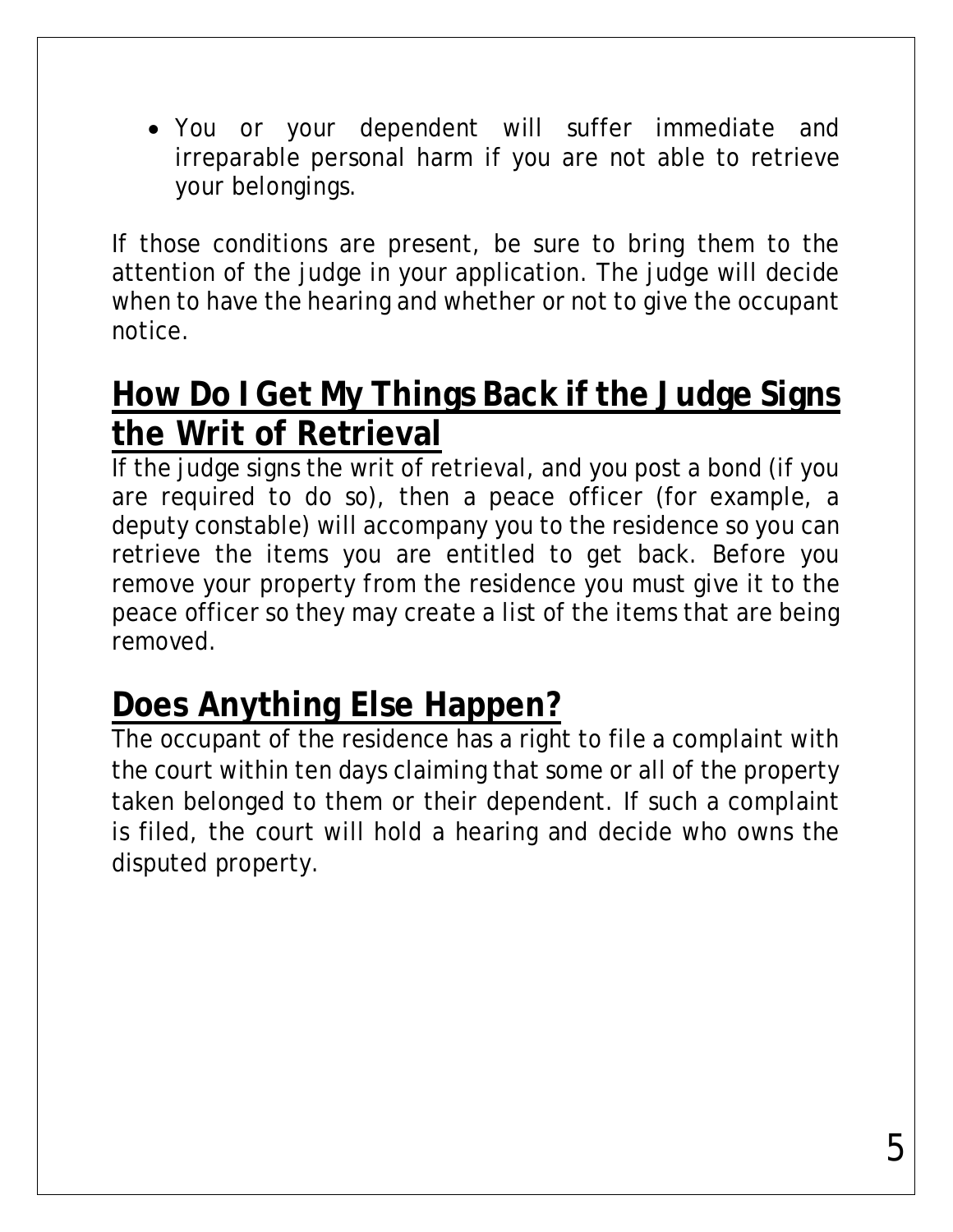## **Writ of Re-entry**

#### **What is a Writ of Re-Entry?**

A writ of re-entry is an order requiring a landlord to let you back into the place you are renting if the landlord improperly locks you out. The information discussed here only applies if you are locked out of your **residence** (for example, an apartment or a mobile home); it does not apply if you are locked out of a **business.**

#### **When May a Landlord Lock You Out?**

A landlord may only lock you out of your residence to conduct necessary repairs or construction or in an emergency, or if you have not paid all or part of your rent. However, in order to lock you out for not paying rent, the landlord's right to do so must be included in the lease, and they have to give you a written notice (at least five days beforehand if mailed or at least three days beforehand if posted on the inside of your door) that states:

- The date when they will change the locks;
- The amount of rent you have to pay to avoid being locked out;
- The location of and person with whom you may discuss or pay your rent during normal business hours; and
- That you have a right to get a key to the new lock **at any hour** even if you do not pay the rent you owe.

A landlord may not change the locks:

• If you or another occupant are in the residence;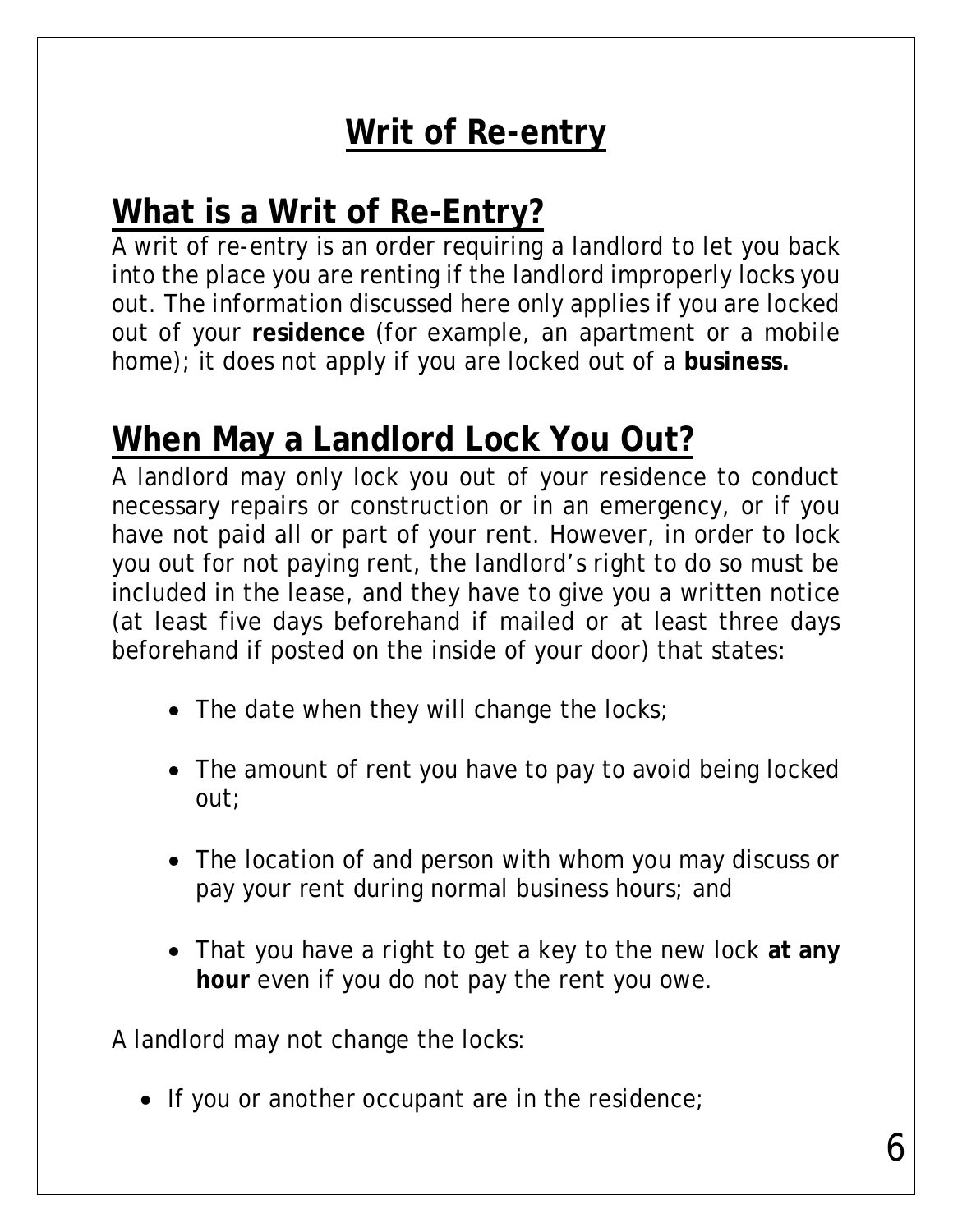- More than once during a rental payment period; or
- On a day, or the day before a day, when the landlord or his representative are not available, or the management office is not open, so you can pay the rent.

#### **What Does the Landlord Have to Do if They Lock You Out?**

A landlord who locks you out of your residence by changing the locks **must give you a key to the new lock even if you do not pay the rent**. (If the landlord wants to evict you for not paying your rent, then they may file an eviction suit.)

If your landlord changes your locks for not paying rent, they have to place a written notice on your front door that says:

- Where you may go 24 hours a day to get a new key or a number you may call that is answered 24 hours a day to have a key delivered to you within two hours;
- That they **must give you a new key at any hour even if you do not pay any of the rent due**; and
- The amount of rent and other charges that you owe.

If your landlord comes to your residence promptly after you call and you aren't there to get the new key, they have to leave a notice on your front door saying when they were there and where you may go to get the key during their normal business hours.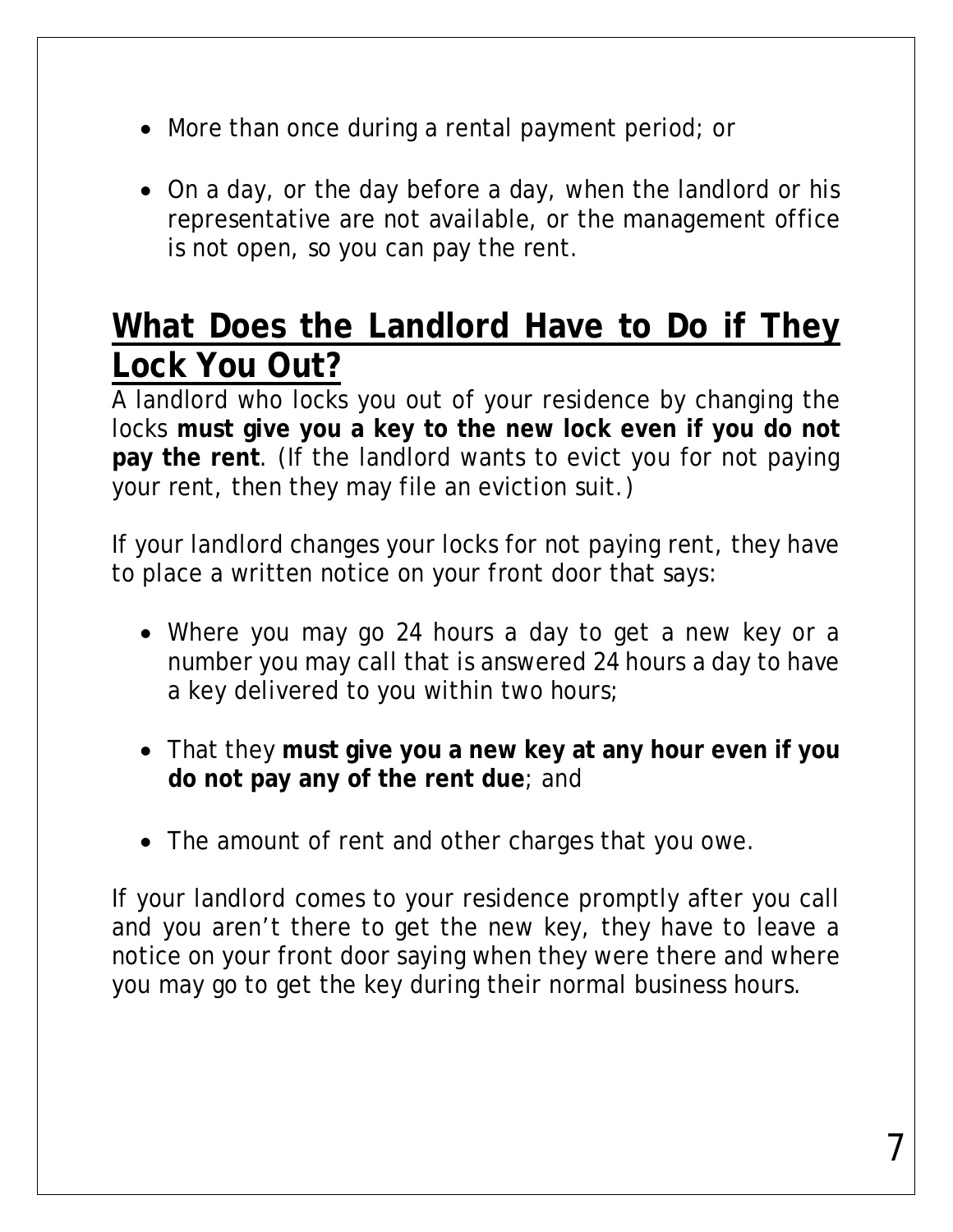#### **What if You Waived Your Rights in Your Lease?**

The rights you have if your landlord locks you out of your residence, including your right to get a key to the changed locks, may not be waived in a written lease. Therefore, even if you signed a lease that says you waived these rights, you still have them and any such waiver in your lease should be ignored.

#### **How Do I Get Back Into My Residence?**

If you have been wrongfully locked out of your residence, you may ask a justice of the peace to issue a writ of re-entry ordering your landlord to let you back in. To do this you must file a sworn complaint with the justice court in the precinct in which the residence is located explaining the facts concerning the lockout. You also must state orally to the justice of the peace the facts concerning the lockout. *The judge may be able to do this by telephone conference or video conference.*

#### **Is There a Filing Fee?**

Yes. You will have to pay the standard filing fee (\$46 in most counties). If the judge signs the writ of re-entry, you will also have to pay a fee for having the writ of re-entry served on the landlord (this fee varies from county to county). If you cannot afford these filing and service fees you may file a Statement of Inability to Afford Payment of Court Costs in which case these fees may be waived.

#### **What Happens Next?**

If the judge believes your landlord improperly locked you out, then the judge will sign a writ of re-entry without waiting to hear from the landlord. A constable or sheriff will serve the writ of reentry on your landlord or their management company. The landlord may request a hearing which the judge must hold within seven days after the writ of re-entry is served on your landlord.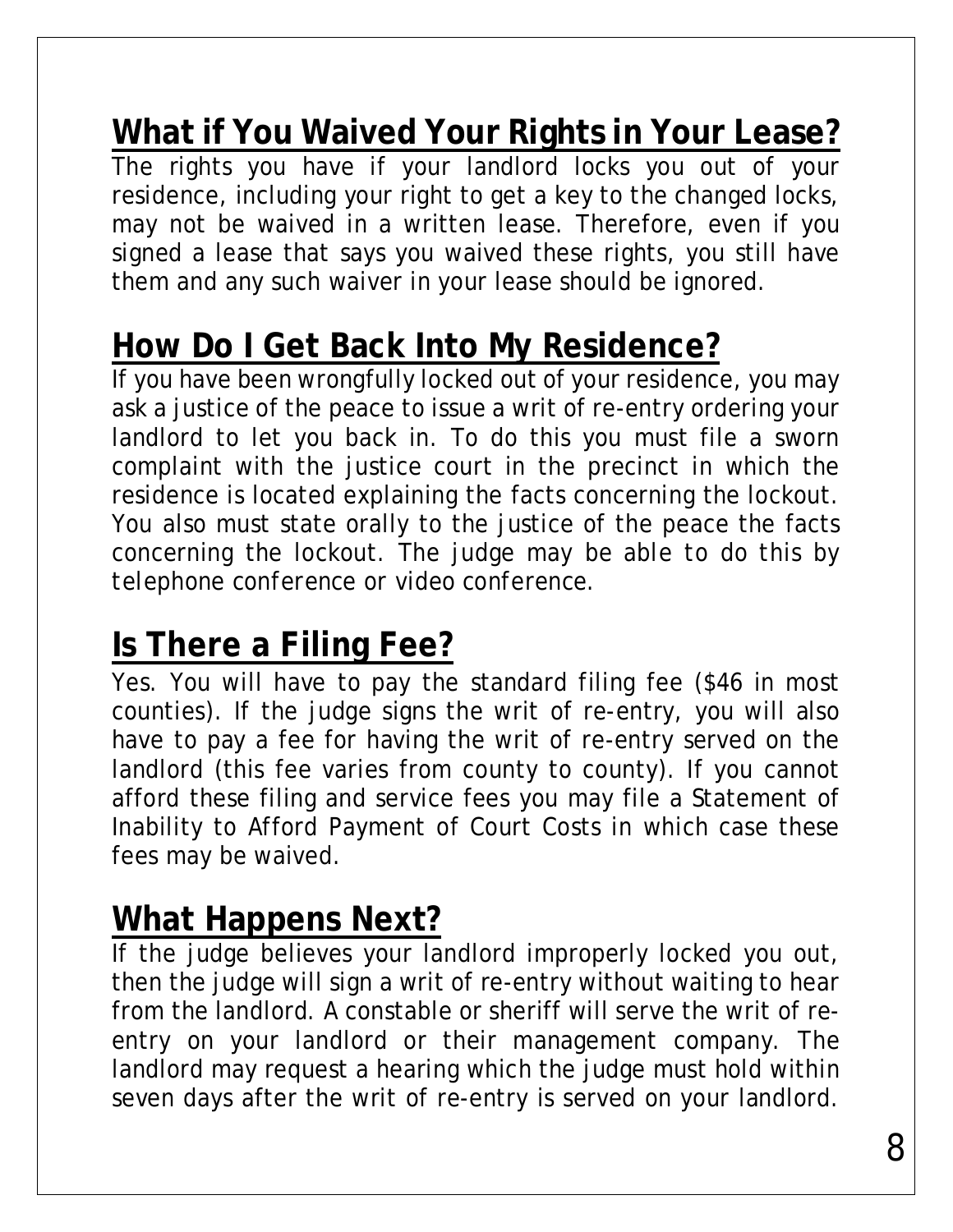If the landlord does not request a hearing before the eighth day, then you are entitled to a judgment awarding you the costs of requesting the writ of re-entry (the filing and service fees).

## **What if My Landlord Still Won't Let Me In?**

If your landlord still won't let you into your residence after being served with the writ of re-entry, you may file an affidavit (a sworn statement) with the judge explaining how they have disobeyed the writ. The judge will set a hearing to decide whether the landlord should be held in contempt of court.

## **What if My Landlord Gets a Writ of Possession?**

If your landlord files an eviction suit and wins, then they may be entitled to a writ of possession which would require you to leave. If a writ of possession is issued, it takes the place of a writ of reentry and gives possession of the residence to the landlord instead of you.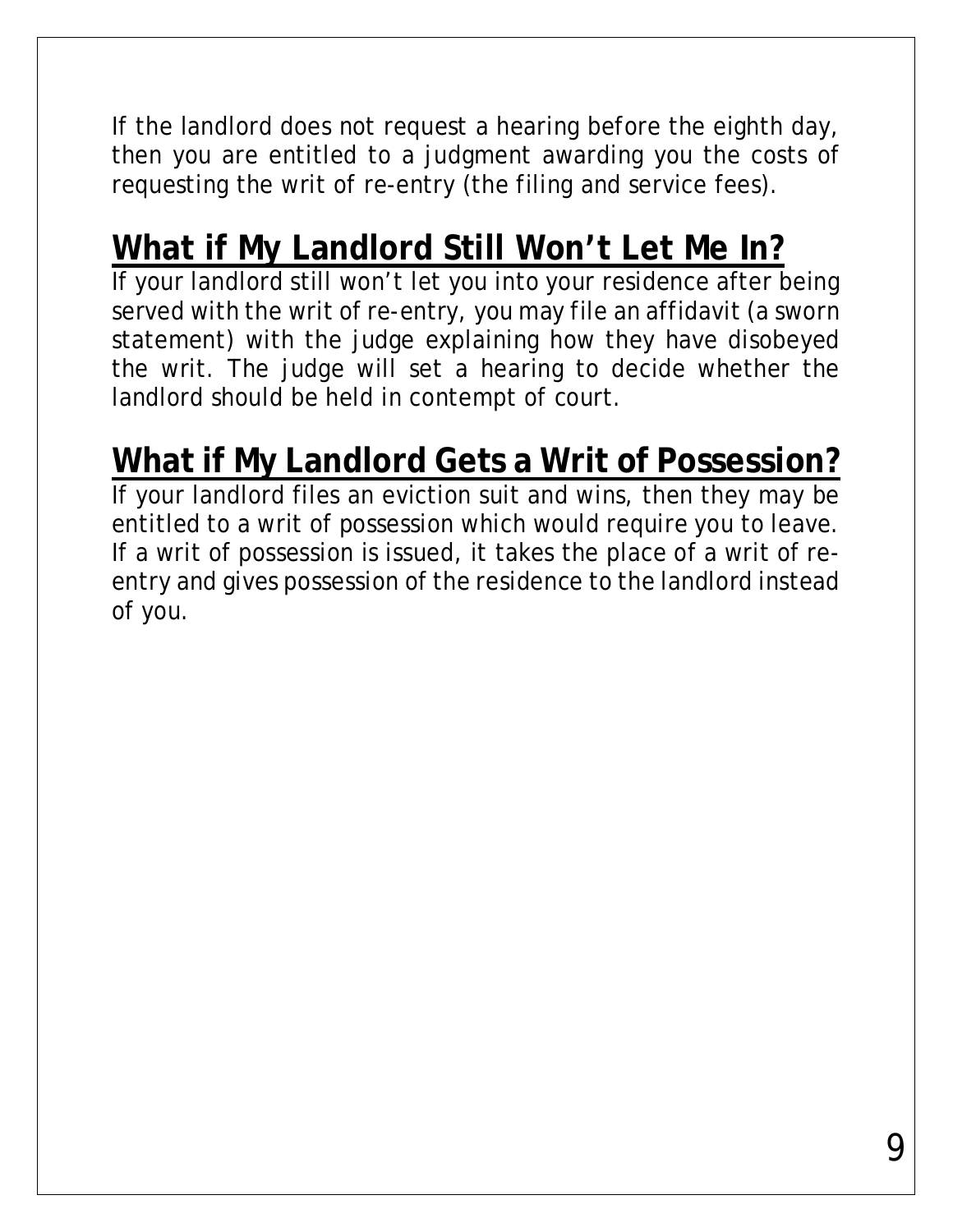## **Writ of Restoration**

## **What is a Writ of Restoration?**

A writ of restoration is an order from a judge requiring a landlord who has improperly shut off the utilities to your residence to turn them back on.

## **When May a Landlord Shut Off Your Utilities?**

If you pay for utility service directly to the utility company, your landlord may not shut off or interrupt your utility service unless it is the result of genuine repairs, construction or an emergency.

If your landlord pays for utility service as part of your lease, they may not shut off or interrupt your electric, gas, water or wastewater service unless it is the result of genuine repairs, construction or an emergency.

If a landlord shuts off your utilities for some other reason, for example, because you have not paid your rent, you have certain rights under the law, including possibly the right to a writ of restoration.

#### **What if You Waived Your Rights in Your Lease?**

The rights you have if your landlord improperly shuts off or interrupts the utility service for your residence may not be waived in a written lease. Therefore, even if you signed a lease that says you waived these rights, you still have them and any such waiver in your lease should be ignored.

## **How Do I Get My Utility Service Restored?**

If your landlord has improperly shut off your utility service, you may ask a justice of the peace to issue a writ of restoration ordering your landlord to turn the utilities back on. To do this you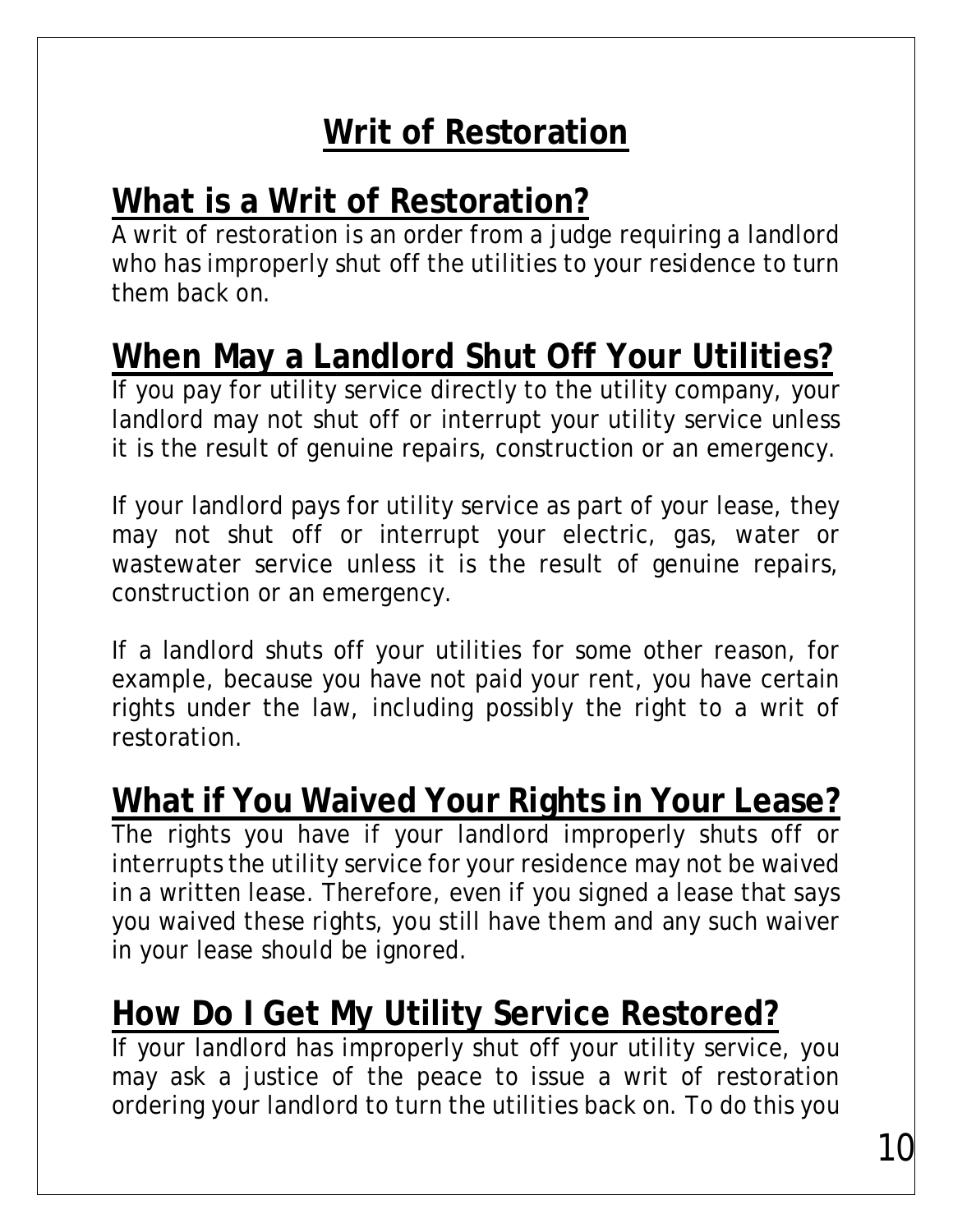have to file a sworn complaint with the justice court in the precinct in which the residence is located explaining the facts concerning the utility shut off by your landlord. You also have to state orally to the justice of the peace the facts concerning the shut off. *The judge may be able to do this by telephone conference or video conference.*

## **Is There a Filing Fee?**

Yes. You will have to pay the standard filing fee (\$46 in most counties). If the judge signs the writ of restoration, you will also have to pay a fee for having the writ of restoration served on the landlord (this fee varies from county to county). If you cannot afford these filing and service fees you may file a Statement of Inability to Afford Payment of Court Costs in which case these fees may be waived.

#### **What Happens Next?**

If the judge believes your landlord improperly disconnected your utility service, then the judge will sign a writ of restoration without waiting to hear from the landlord. A constable or sheriff will serve the writ of restoration on your landlord or their management company. The landlord may request a hearing which the judge must hold within seven days after the writ of restoration is served on your landlord. If the landlord does not request a hearing before the eighth day, then you are entitled to a judgment awarding you the costs of requesting the writ of restoration (the filing and service fees).

## **What if My Landlord Still Won't Turn My Utilities Back On?**

If your landlord refuses to turn your utilities back on after being served with the writ of restoration, you may file an affidavit (a sworn statement) with the judge explaining how your landlord has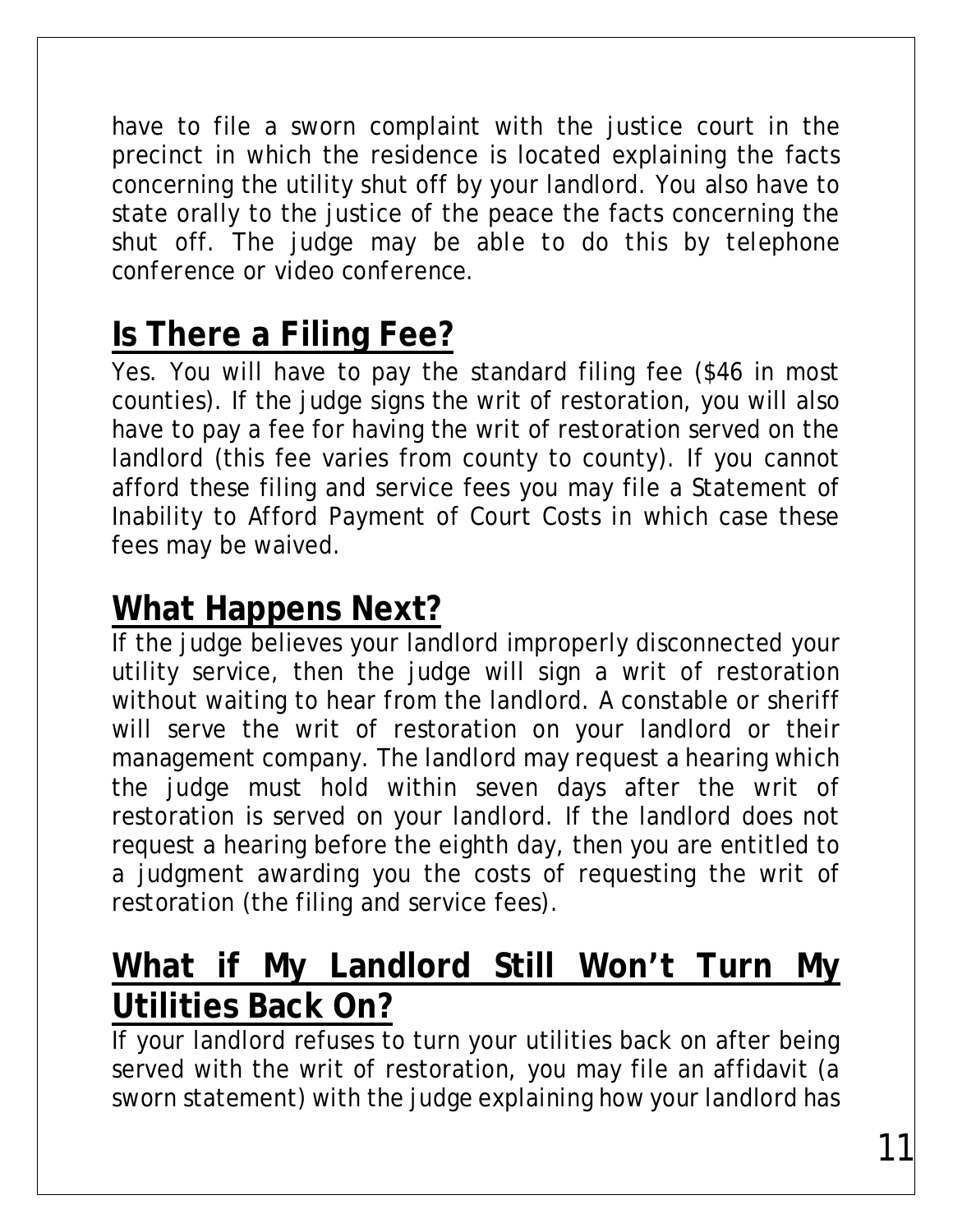disobeyed the writ. The judge will set a hearing to decide whether the landlord should be held in contempt of court.

## **What if My Landlord Gets a Writ of Possession?**

If your landlord files an eviction suit and wins, then they may be entitled to a writ of possession which would require you to leave. If a writ of possession is issued, it takes the place of a writ of restoration and gives possession of the residence to the landlord instead of you so at that point your landlord does not have to turn the utilities back on.